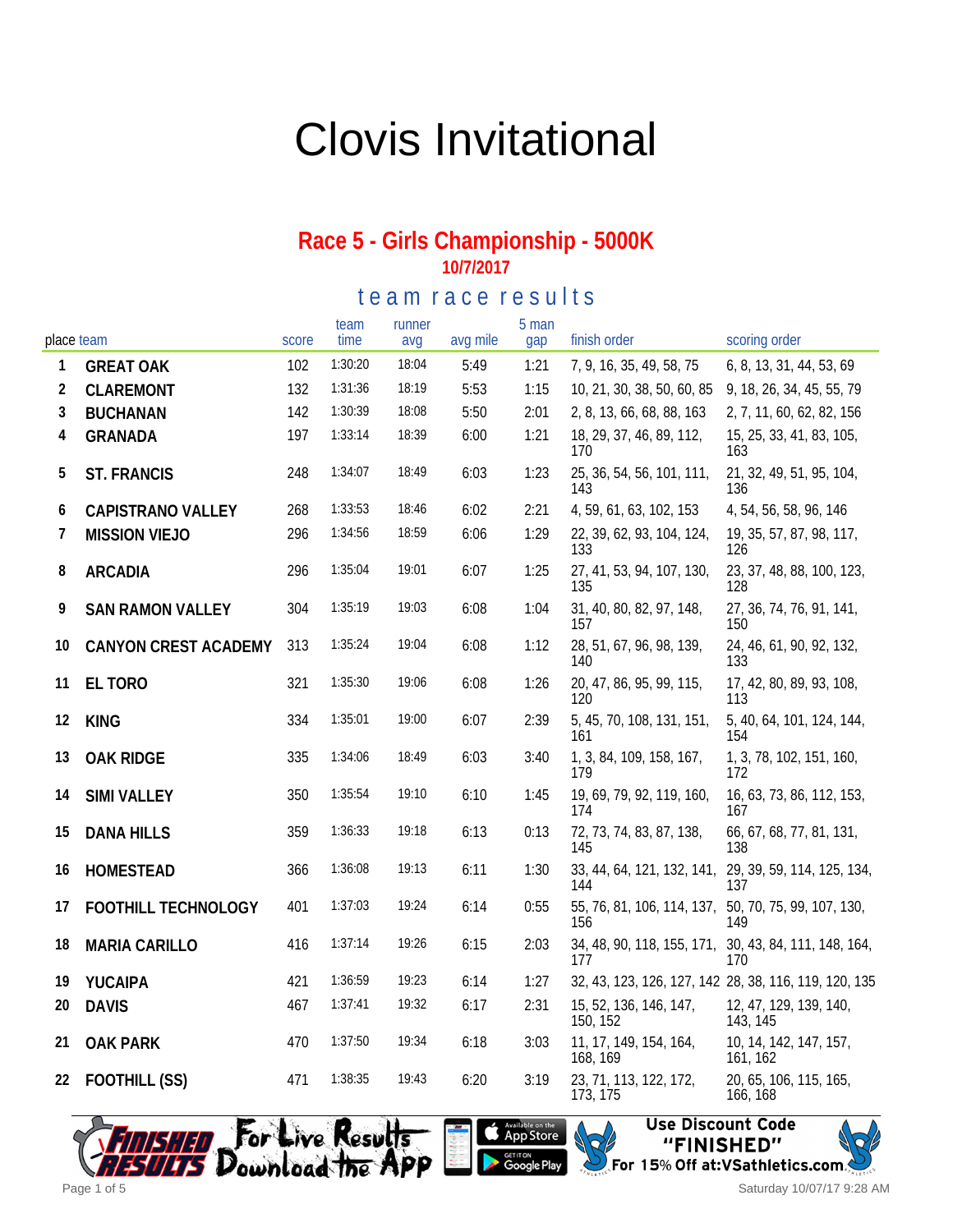### **Race 5 - Girls Championship - 5000K 10/7/2017**

### te a m r a c e r e s ults

| place team |                         | score | team<br>time | runner<br>avg | avg mile | 5 man<br>gap | finish order                                          | scoring order                       |
|------------|-------------------------|-------|--------------|---------------|----------|--------------|-------------------------------------------------------|-------------------------------------|
| 23         | CENTENNIAL (NV)         | 475   | 1:37:44      | 19:33         | 6:17     | 1:44         | 26, 110, 117, 125, 129,<br>159, 176                   | 22, 103, 110, 118, 122,<br>152, 169 |
| 24         | <b>CALIFORNIA-SS</b>    | 486   | 1:38:13      | 19:38         | 6:19     | 0:45         | 77, 91, 100, 116, 134,<br>166, 178                    | 71, 85, 94, 109, 127, 159,<br>171   |
| 25         | RENO H.S.               | 497   | 1:38:39      | 19:43         | 6:21     | 1:55         | 57, 78, 103, 128, 162, 165, 52, 72, 97, 121, 155, 158 |                                     |
|            | DNP REDWOOD (LARKSPUR)  |       | 17:28        | 17:28         | 5:37     |              | 6                                                     | 1 Runner                            |
|            | DNP AYALA               |       | 17:52        | 17:52         | 5:45     |              | 12                                                    | 1 Runner                            |
|            | DNP OAKMONT             |       | 17:53        | 17:53         | 5:45     |              | 14                                                    | 1 Runner                            |
|            | DNP LIVE OAK            |       | 18:12        | 18:12         | 5:51     |              | 24                                                    | 1 Runner                            |
|            | DNP BISHOP MANOGUE (NV) |       | 19:42        | 19:42         | 6:20     |              | 105                                                   | 1 Runner                            |
|            | DNP VACAVILLE           |       | 37:43        | 18:51         | 6:04     |              | 42, 65                                                | 2 Runners                           |



Saturday 10/07/17 9:28 AM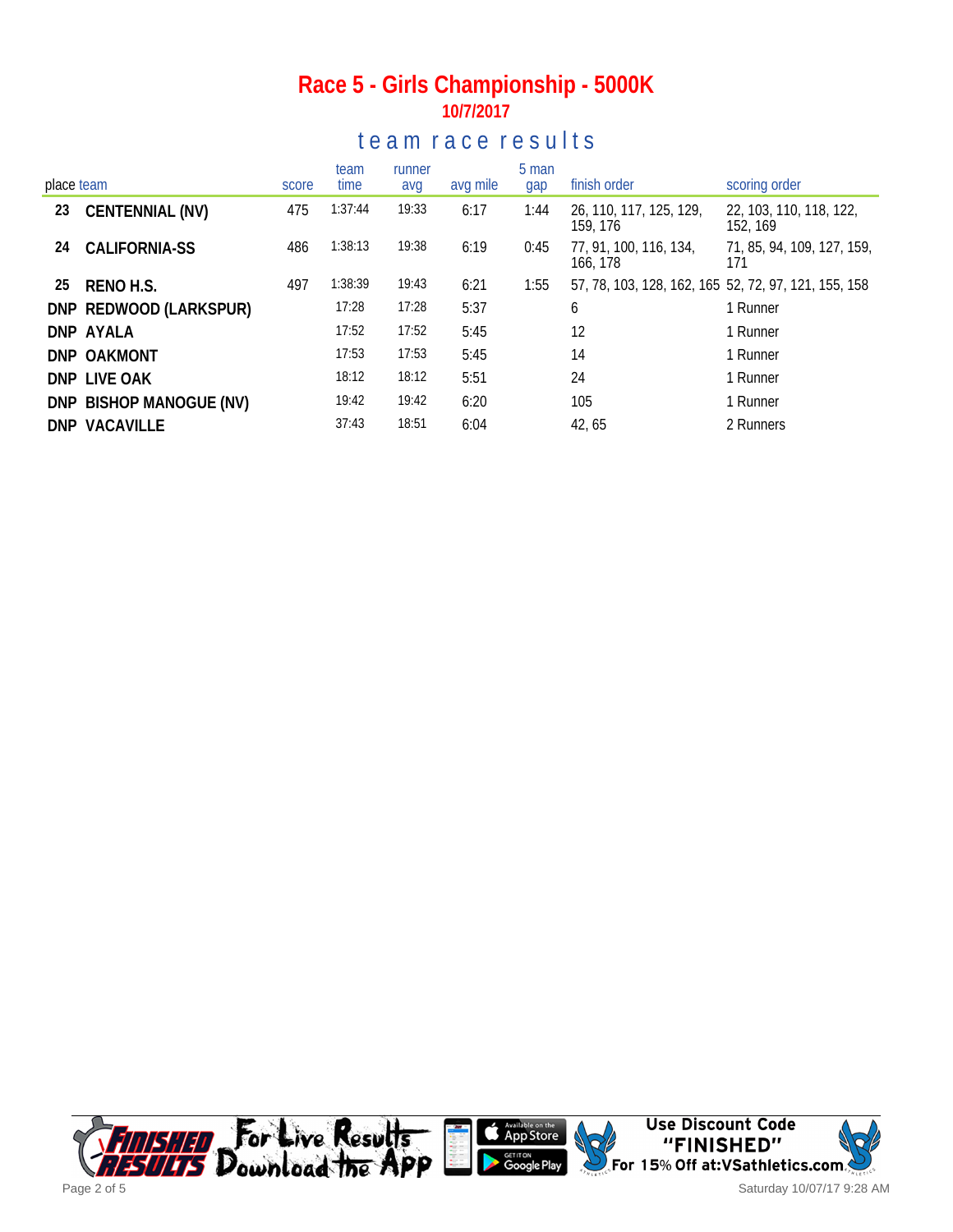# Clovis Invitational

## **Race 5 - Girls Championship - 5000K 10/7/2017**

## individual race results

| place          | name                                     |                   | grade school         | time               | points         | place | name                      |    | grade school         | time points |    |
|----------------|------------------------------------------|-------------------|----------------------|--------------------|----------------|-------|---------------------------|----|----------------------|-------------|----|
| 1              | <b>MADDY DENNER</b>                      | $12 \overline{ }$ | Oak Ridge            | 16:58.7 1          |                | 35    | AUDREY DANG               | 10 | <b>Great Oak</b>     | 18:32.0     | 31 |
| 2              | <b>CORIE SMITH</b>                       | 10                | Buchanan             | 17:05.3            | $\overline{2}$ | 36    | SOPHIE DEBENEDETTI        | 11 | St. Francis          | 18:32.4     | 32 |
| 3              | ELENA DENNER                             | 12                | Oak Ridge            | 17:18.1            | $\mathbf{3}$   | 37    | <b>GRACIE DUPUIS</b>      | 11 | Granada              | 18:32.5     | 33 |
| 4              | <b>HALEY HERBERG</b>                     | 12                | Capistrano Valley    | 17:18.7            | $\overline{4}$ | 38    | KALINDA REYNOLDS          | 11 | Claremont            | 18:33.6     | 34 |
| 5              | LAUREN PEURIFOY                          | 11                | King                 | 17:20.1            | 5              | 39    | <b>KELLI HINES</b>        | 11 | Mission Viejo        | 18:34.8     | 35 |
| 6              | <b>GILLIAN WAGNER</b>                    | 12                | Redwood (Larkspur)   | 17:28.2            |                | 40    | <b>EMMA TAVELLA</b>       | 11 | San Ramon Valley     | 18:34.9     | 36 |
| $\overline{1}$ | <b>TORI GAITAN</b>                       | 10                | Great Oak            | 17:29.7 6          |                | 41    | <b>JOYCE WU</b>           | 11 | Arcadia              | 18:40.4     | 37 |
| 8              | <b>MEAGEN LOWE</b>                       | 11                | Buchanan             | 17:31.1            | 7              | 42    | <b>GABRIELA HERNANDEZ</b> | 11 | Vacaville            | 18:42.5     |    |
| 9              | <b>FATIMA CORTES</b>                     | 11                | <b>Great Oak</b>     | 17:32.8            | 8              | 43    | <b>MADISON PARR</b>       | 12 | Yucaipa              | 18:43.5     | 38 |
| 10             | <b>SYDNEY HWANG</b>                      | 11                | Claremont            | 17:35.9            | - 9            | 44    | <b>ELENA KAMAS</b>        | 12 | Homestead            | 18:45.9     | 39 |
| 11             | SYLVIA CRUZ-                             | 11                | Oak Park             | 17:52.4            | 10             | 45    | KARYLEE TAYLOR            | 11 | King                 | 18:47.2     | 40 |
| 12             | ALBRECHT<br>MIKAELA RAMIREZ              | 11                | Ayala                | 17:52.5            |                | 46    | KINGA BIHARI              | 11 | Granada              | 18:47.7     | 41 |
| 13             | <b>SYDNEY FOX</b>                        | 12                | Buchanan             | 17:53.4            | -11            | 47    | ALEXIS NEUVILLE           | 10 | El Toro              | 18:49.1     | 42 |
| 14             | <b>ALIZE HARTKE</b>                      | 12                | Oakmont              | 17:53.7            |                | 48    | <b>SYDNIE RIVAS</b>       | 12 | Maria Carillo        | 18:49.5     | 43 |
| 15             | OLIVIA O'KEEFFE                          | 12                | Davis                | 17:54.8            | 12             | 49    | <b>BRIANNA LUCAS</b>      | 11 | Great Oak            | 18:50.9     | 44 |
| 16             | SANDRA PFLUGHOFT                         | 12                | Great Oak            | 17:55.0            | 13             | 50    | ALYSSA CANTRELL           | 11 | Claremont            | 18:51.4     | 45 |
| 17             | SARAH SHULZE                             | 11                | Oak Park             | 18:02.1            | 14             | 51    | <b>CLAIRE BERND</b>       | 12 | Canyon Crest Academy | 18:51.6     | 46 |
| 18             | <b>COLLEEN MCCANDLESS</b>                | 11                | Granada              | 18:06.0            | 15             | 52    | SOPHIA LODIGIANI          | 11 | Davis                | 18:52.3     | 47 |
| 19             | <b>JILL WALKER</b>                       | 9                 | Simi Valley          | 18:06.1            | 16             | 53    | <b>ERYCA YAMANE</b>       | 12 | Arcadia              | 18:52.3     | 48 |
|                | <b>ASHLEY MESSINEO</b>                   | 12                | El Toro              |                    | 17             | 54    | <b>HALEY SILVA</b>        | 10 | St. Francis          | 18:52.6     | 49 |
| 20<br>21       | AZALEA SEGURA-MORA                       | 10                | Claremont            | 18:08.1<br>18:08.6 | 18             | 55    | <b>BLYTHE BLAKEMAN</b>    | 11 | Foothill Technology  | 18:53.3     | 50 |
| 22             | ASHLEY JOHNSON                           | 10                | Mission Viejo        | 18:11.5            | 19             | 56    | EMMA HOLLENBACH           | 10 | St. Francis          | 18:53.5     | 51 |
| 23             | <b>HANNAH HALL</b>                       | 12                | Foothill (SS)        |                    | 20             | 57    | PENELOPE SMERDON          | 9  | Reno H.S.            | 18:54.4     | 52 |
| 24             | <b>GRANT KAYLAH</b>                      | 12                | Live Oak             | 18:11.8<br>18:12.2 |                | 58    | <b>DEVIN ITO</b>          | 10 | Great Oak            | 18:56.1     | 53 |
| 25             | SYDNEY VANDEGRIFT                        | 12                | St. Francis          | 18:12.7            | 21             | 59    | ALYSSA BAUTISTA           | 12 | Capistrano Valley    | 18:57.2     | 54 |
|                | ALEXIS GOURRIER                          | 12                | Centennial (NV)      |                    | 22             | 60    | ANGIE GUSHUE              | 9  | Claremont            | 18:58.0     | 55 |
| 26             | <b>JASMINE HE</b>                        | 12                | Arcadia              | 18:14.4            | 23             | 61    | <b>HAILEY KROGER</b>      | 10 | Capistrano Valley    | 18:58.2     | 56 |
| 27             | CARLIE DOROSTKAR                         | 10                | Canyon Crest Academy | 18:17.8            | 24             | 62    | SERENA FARRELL            | 12 | Mission Viejo        | 18:59.6     | 57 |
| 28             | KALEA BARTOLOTTO                         | 11                | Granada              | 18:20.9            |                | 63    | CARLY CORSINITA           | 10 | Capistrano Valley    | 18:59.7     | 58 |
| 29             | <b>TERSS ROUNDS</b>                      | 12                | Claremont            | 18:21.2 25         |                | 64    | KAITLYN WILLIAMS          | 11 | Homestead            | 19:00.5     | 59 |
| 30             |                                          |                   |                      | 18:27.0            | 26             | 65    | <b>JAXIN WOODWARD</b>     | 11 | Vacaville            | 19:00.6     |    |
| 31             | AMANDA OLLA<br><b>DANIELLE GEE</b>       | 12<br>10          | San Ramon Valley     | 18:28.6            | 27             | 66    | <b>KATIE NILI</b>         | 12 | Buchanan             | 19:03.3     | 60 |
| 32             |                                          |                   | Yucaipa<br>Homestead | 18:29.1            | 28             | 67    | <b>CORINNE CHAPKIS</b>    | 12 | Canyon Crest Academy | 19:05.1     | 61 |
| 33             | REBECCA HASSER<br><b>AIMEE ARMSTRONG</b> | 12<br>11          | Maria Carillo        | 18:29.6            | 29             | 68    | ALYSSA DESTASIO           | 12 | Buchanan             | 19:06.8     | 62 |
| 34             |                                          |                   |                      | 18:30.9            | - 30           | 69    | <b>STEPH PHAM</b>         | 10 | Simi Valley          | 19:09.4     | 63 |





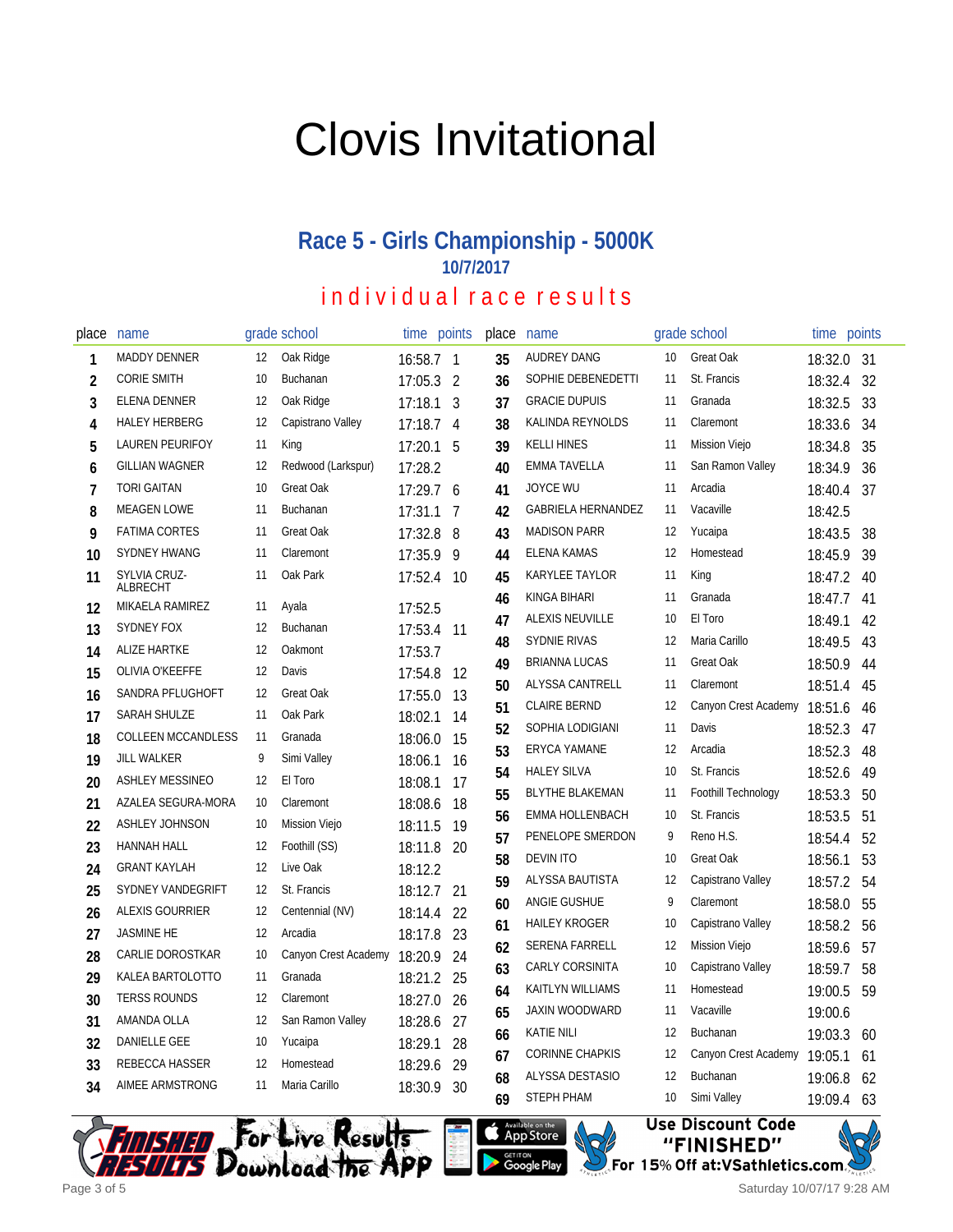### **Race 5 - Girls Championship - 5000K 10/7/2017**

## individual race results

| place | name                     |    | grade school                 | time points |      | place      | name                              |          | grade school           | time points        |     |
|-------|--------------------------|----|------------------------------|-------------|------|------------|-----------------------------------|----------|------------------------|--------------------|-----|
| 70    | AMANDA SOSA              | 11 | King                         | 19:10.2 64  |      | 112        | <b>ISABELLA ROMERO</b>            | 11       | Granada                | 19:47.0            | 105 |
| 71    | <b>BELLA GOODE</b>       | 11 | Foothill (SS)                | 19:11.5     | 65   | 113        | REBECCA CUSHING-<br><b>MURRAY</b> | 11       | Foothill (SS)          | 19:47.6            | 106 |
| 72    | <b>LEILA KEYVAN</b>      | 11 | Dana Hills                   | 19:13.2 66  |      | 114        | <b>HANA VRABLIK</b>               | 11       | Foothill Technology    | 19:49.1            | 107 |
| 73    | MARISA GAITAN            | 10 | Dana Hills                   | 19:14.8     | -67  | 115        | <b>KIERA FULTON</b>               | 10       | El Toro                | 19:49.4            | 108 |
| 74    | SARAH MENG               | 11 | Dana Hills                   | 19:15.6     | 68   | 116        | <b>ISABELA GARCIA</b>             | 11       | California-SS          | 19:50.4            | 109 |
| 75    | <b>ARIANNA GRIFFITHS</b> | 10 | <b>Great Oak</b>             | 19:16.1     | 69   | 117        | <b>JOSEPHINE RUGGEIRI</b>         | 10       | Centennial (NV)        | 19:51.0            | 110 |
| 76    | <b>CAMERON BECKER</b>    | 11 | Foothill Technology          | 19:16.6 70  |      | 118        | <b>JASMIN HIRTH</b>               | 10       | Maria Carillo          | 19:51.4            | 111 |
| 77    | STEPHANIE REYNOSO        | 11 | California-SS                | 19:17.2 71  |      | 119        | <b>GIANNA GONZALES</b>            | 10       | Simi Valley            | 19:51.4            | 112 |
| 78    | <b>MIKAYLA SHULTS</b>    | 12 | Reno H.S.                    | 19:18.2 72  |      | 120        | <b>TAYLOR SLOUKA</b>              | 11       | El Toro                | 19:52.2            | 113 |
| 79    | <b>HAILY GOLMON</b>      | 10 | Simi Valley                  | 19:18.6 73  |      | 121        | ANISHA CHANDRA                    | 11       | Homestead              | 19:52.5            | 114 |
| 80    | KATE TAVELLA             | 11 | San Ramon Valley             | 19:19.7     | 74   | 122        | SARA CALDWELL                     | 12       | Foothill (SS)          | 19:52.8            | 115 |
| 81    | OLIVIA BURTON            | 12 | <b>Foothill Technology</b>   | 19:21.6     | -75  | 123        | <b>SARAH GEE</b>                  | 12       | Yucaipa                | 19:53.8            | 116 |
| 82    | SIERRA RANSWEILLER       | 11 | San Ramon Valley             | 19:22.6     | - 76 | 124        | PATRICIA HOPKINS                  | 11       | <b>Mission Viejo</b>   | 19:54.2            | 117 |
| 83    | <b>LAUREN SOTO</b>       | 11 | Dana Hills                   | 19:23.8     | 77   | 125        | <b>DELANI DIETRICH</b>            | 12       | Centennial (NV)        | 19:54.7            | 118 |
| 84    | ABBY FLETCHER            | 9  | Oak Ridge                    | 19:25.0 78  |      | 126        | <b>BRITTANI BUTTON</b>            | 12       | Yucaipa                | 19:56.3            | 119 |
| 85    | <b>HALEIGH GUERRERO</b>  | 11 | Claremont                    | 19:25.6     | -79  | 127        | AMIELA DURHAM                     | 10       | Yucaipa                | 19:56.5            | 120 |
| 86    | <b>JASMINE THOMPSON</b>  | 11 | El Toro                      | 19:25.8     | 80   | 128        | <b>MADISON SHULTS</b>             | 10       | Reno H.S.              | 19:56.6            | 121 |
| 87    | <b>ANNA FODOR</b>        | 10 | Dana Hills                   | 19:26.5     | 81   | 129        | MCKENZIE MORGAN                   | 11       | Centennial (NV)        | 19:58.7            | 122 |
| 88    | AMANDA DOLBERG           | 10 | Buchanan                     | 19:27.2 82  |      | 130        | DANIELLE RODRIGUEZ                | 12       | Arcadia                | 19:59.2 123        |     |
| 89    | SHAE HILL                | 9  | Granada                      | 19:27.5     | 83   | 131        | <b>JOAN GREEN</b>                 | 10       | King                   | 19:59.4            | 124 |
| 90    | NICOLE MORRIS            | 9  | Maria Carillo                | 19:28.1     | 84   | 132        | <b>DARIEN LEE</b>                 | 10       | Homestead              | 19:59.8            | 125 |
| 91    | KATE MATA                | 12 | California-SS                | 19:28.2 85  |      | 133        | EMMA HICKEN                       | -11      | Mission Viejo          | 20:00.2            | 126 |
| 92    | <b>MAKENNA SMOLLEN</b>   | 11 | Simi Valley                  | 19:28.9     | 86   | 134        | ARIANA CHACON                     | 12       | California-SS          | 20:02.6            | 127 |
| 93    | <b>LAURYN SIMONS</b>     | 11 | <b>Mission Viejo</b>         | 19:29.3     | 87   | 135        | <b>MELANIE RAMIREZ</b>            | 12       | Arcadia                | 20:03.6            | 128 |
| 94    | VICTORIA RODRIGUEZ       | 12 | Arcadia                      | 19:30.8     | 88   |            | ANA FENTON                        | 9        | Davis                  |                    |     |
| 95    | <b>JESSICA MARTINEZ</b>  | 10 | El Toro                      | 19:32.7     | 89   | 136<br>137 | <b>LAUREN KEARNEY</b>             | 11       | Foothill Technology    | 20:05.4            | 129 |
| 96    | NAOMI SMITHAM            | 12 | Canyon Crest Academy 19:32.8 |             | 90   |            | <b>MEGAN GEIGER</b>               | 11       | Dana Hills             | 20:06.6<br>20:08.2 | 130 |
| 97    | <b>MOLLY NEACH</b>       | 12 | San Ramon Valley             | 19:33.5     | 91   | 138        | <b>ELAINE CHENG</b>               | 12       | Canyon Crest Academy   |                    | 131 |
| 98    | <b>ERIN BECK</b>         | 12 | Canyon Crest Academy 19:33.6 |             | 92   | 139        | <b>SARAH TU</b>                   | 9        | Canyon Crest Academy   | 20:08.3            | 132 |
| 99    | <b>GRACE GRIFFIN</b>     | 10 | El Toro                      | 19:34.7     | 93   | 140        | <b>JILLIAN O'BRIEN</b>            | 12       | Homestead              | 20:08.8            | 133 |
| 100   | <b>ASHLEY URIOSTEGUI</b> | 12 | California-SS                | 19:35.0     | 94   | 141        | CASSIDY JARISH                    | 9        |                        | 20:09.7            | 134 |
| 101   | HANNA HEKKANEN           | 9  | St. Francis                  | 19:36.5 95  |      | 142        | ERICA CRADEUR                     |          | Yucaipa<br>St. Francis | 20:11.6            | 135 |
| 102   | <b>IZZY JIN</b>          | 11 | Capistrano Valley            | 19:39.9 96  |      | 143        | <b>MELISSA CHEN</b>               | 12       | Homestead              | 20:16.3            | 136 |
| 103   | TAYLER KOTTINGER         | 12 | Reno H.S.                    | 19:40.0 97  |      | 144        | <b>HOLLY MORALES</b>              | 10<br>12 | Dana Hills             | 20:20.5            | 137 |
| 104   | SOPHIE MENDELSON         | 11 | <b>Mission Viejo</b>         | 19:40.8 98  |      | 145        |                                   |          |                        | 20:22.2 138        |     |
| 105   | <b>ROSIE LINKUS</b>      | 12 | Bishop Manogue (NV)          | 19:42.0     |      | 146        | <b>AUDEN MARSH-</b><br>ARMSTRONG  | 10       | Davis                  | 20:23.2 139        |     |
| 106   | <b>KENNEDY GOMEZ</b>     | 11 | Foothill Technology          | 19:42.6     | 99   | 147        | <b>SAGE TAYLOR</b>                | 12       | Davis                  | 20:25.9            | 140 |
| 107   | <b>KELLY LIANG</b>       | 12 | Arcadia                      | 19:43.6     | 100  | 148        | <b>MIA YANCICH</b>                | 12       | San Ramon Valley       | 20:26.0            | 141 |
| 108   | <b>ASHLEY HARING</b>     | 10 | King                         | 19:45.0 101 |      | 149        | <b>ISABELLE TAMADDON</b>          | 9        | Oak Park               | 20:26.1            | 142 |
| 109   | <b>HAYLEY DEAN</b>       | 12 | Oak Ridge                    | 19:45.9 102 |      | 150        | <b>SHANNON PERRY</b>              | 10       | Davis                  | 20:28.5            | 143 |
| 110   | <b>KLOE LITTLEMAN</b>    | 11 | Centennial (NV)              | 19:46.0     | 103  | 151        | JENNA BERNATH                     | 10       | King                   | 20:29.2 144        |     |
| 111   | ALANA REYNA              | 12 | St. Francis                  | 19:46.8 104 |      | 152        | MAGGIE VASQUEZ                    | 10       | Davis                  | 20:30.0 145        |     |